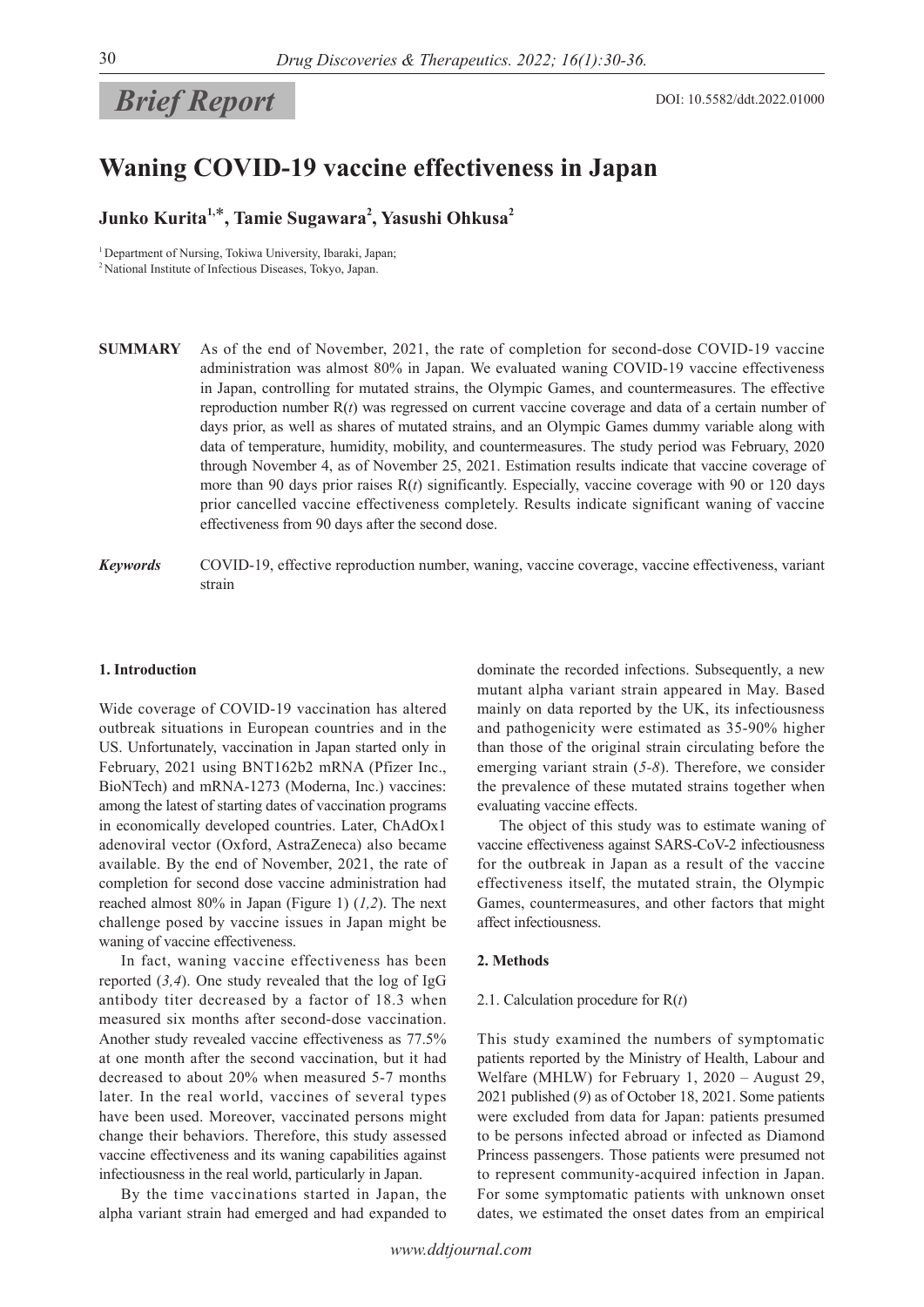distribution with duration extending from onset to the report date among patients for whom the onset date had been reported.

Onset dates among patients who did not report this information and a reporting delay were adjusted using the same procedures as those used for earlier studies (*10,11*). As described hereinafter, we estimated the onset dates of patients for whom onset dates had not been reported. Letting  $f(k)$  represent this empirical distribution of the incubation period and letting  $N_t$  denote the number of patients for whom onset dates were not published and available at date *t*, then the number of patients for whom the onset date was known is *t*-1. The number of patients with onset date *t*-1 for whom onset dates were not available was estimated as  $f(1)N_t$ . Similarly, patients with onset date *t*-2 and for whom onset dates were not available were estimated as  $f(2)N_t$ . Therefore, the total number of patients for whom the onset date was not available, given an onset date of s, was estimated as  $\Sigma_{k=1} f(k)N_s + k$  for the long duration extending from *s*.

Moreover, the reporting delay for published data from MHLW might be considerable. In other words, if *s*+*k* is larger than in the current period *t*, then *s*+*k* represents the future for period *t*. For that reason,  $N_{s+k}$  is not observable. Such a reporting delay engenders underestimation of the number of patients. For that reason, it must be adjusted as  $\Sigma_{k=1}$ <sup>*t*</sup><sup>*s*</sup> $f(k)N_s$ + $k$  / $\Sigma_{k=1}$ <sup>*t*</sup><sup>*s*</sup> $f(k)$ . Similarly, patients for whom the onset dates were available are expected to be affected by the reporting delay. Therefore, we have  $M_s|_t \sum_{k=1}^{t-s} f(k)$ , where  $M_{\rm sl}$  represents the reported number of patients for whom onset dates were period *s* as of the current period *t*.

We defined  $R(t)$  as the number of infected patients on day *t* divided by the number of patients who were presumed to be infectious. The number of infected patients was calculated from the epidemic curve by the onset date using an empirical distribution of the incubation period, which is  $\Sigma_{k=1} f(k) E_{t+k}$ , where  $E_t$  denotes the number of patients for whom the onset date was period *t*. The distribution of infectiousness in symptomatic and asymptomatic cases  $g(k)$  was assumed to be 30% on the onset day, 20% on the following day, and 10% for the subsequent five days (*12*). Then the number of infectious patients was  $\Sigma_{k=1}g(k)E_{t,k}$ . Therefore, R(*t*) was defined as  $\Sigma_{k=1} f(k) E_{t+k} / \Sigma_{k=1} g(k) E_{t-k}$ .

#### 2.2. Data of other factors

Data indicating the shares of mutated variants among all cases were published by the Tokyo Metropolitan Government. Unfortunately, detailed information about mutated strains has not been published for the entirety of Japan. We used two measures for the mutant strain shares in Tokyo, Japan: alpha and delta variant strains (*13*).

We use average temperature and relative humidity data for Tokyo during the day as climate data because national average data are not available. We obtained data from the Japan Meteorological Agency (*https://www.* *data.jma.go.jp/gmd/risk/obsdl/index.php*). Additionally, we identified several remarkable countermeasures in Japan: four state-of-emergency declarations, a travel campaign, and school closure and voluntary event cancellation (SCVEC). The latter, SCVEC, extended from February 27 through March in 2020: this countermeasure required school closure and cancellation of voluntary events, and even cancellation of private meetings. The first state of emergency was declared on April 7, 2020. It ceased at the end of May. It required school closures, shutting down of some businesses, and voluntary restriction against going out. To subsidize travel and shopping at tourist destinations, the "Go To Travel Campagn (GTTC)" started on July 22, 2020. It was halted temporarily at the end of December.

The second state of emergency was declared on January 7, 2021 for the 11 most-affected prefectures. This countermeasure required restaurant closure at 8:00 p.m., with voluntary restrictions against going out, but it did not require school closure. It continued until March 21, 2021. The third state of emergency was declared on April 25, 2021 for four prefectures: Tokyo, Osaka, Hyogo, and Kyoto. Later, the application areas were extended gradually. They never covered the entirety of Japan.

#### 2.3. Estimation model for R(*t*)

To clarify associations among R(*t*) and current and the past vaccine coverage in addition to the mutant strains, climate, mobility, the Olympic Games, and countermeasures, we used ordinary least squares regression to regress the daily R(*t*) on daily current vaccine coverage and daily past vaccine coverage as well as dummy variables for the Games, weekly shares of alpha and delta variant strains, daily climate, mobility, and dummy variables for countermeasures. Temperatures were measured in degrees Celsius, with humidity and mobility as percentages in regression, not as standardized. Variables found to be not significant were excluded from explanatory variables. Then the equation was estimated again.

We define vaccine coverage as the completion rate of the second dose without delay. If a vaccine perfectly protects the recipient from infection, then the estimated coefficient of vaccine coverage would be 0.01 if one assumes an average of R(*t*) with no vaccination in the study period. That would indicate that vaccine coverage increased by one percentage point could be expected to reduce  $R(t)$  by one percentage point. If the estimated coefficient of vaccine coverage were smaller than -0.01, then it might reflect imperfect personal prevention. Conversely, if the estimated coefficients of vaccine coverage were smaller than -0.01, then herd immunity can be inferred to have contributed to prevention of infection among non-recipients.

Waning of vaccine effectiveness was measured by the estimated coefficient of vaccine coverage in the past. Particularly, we examined every 30 days prior until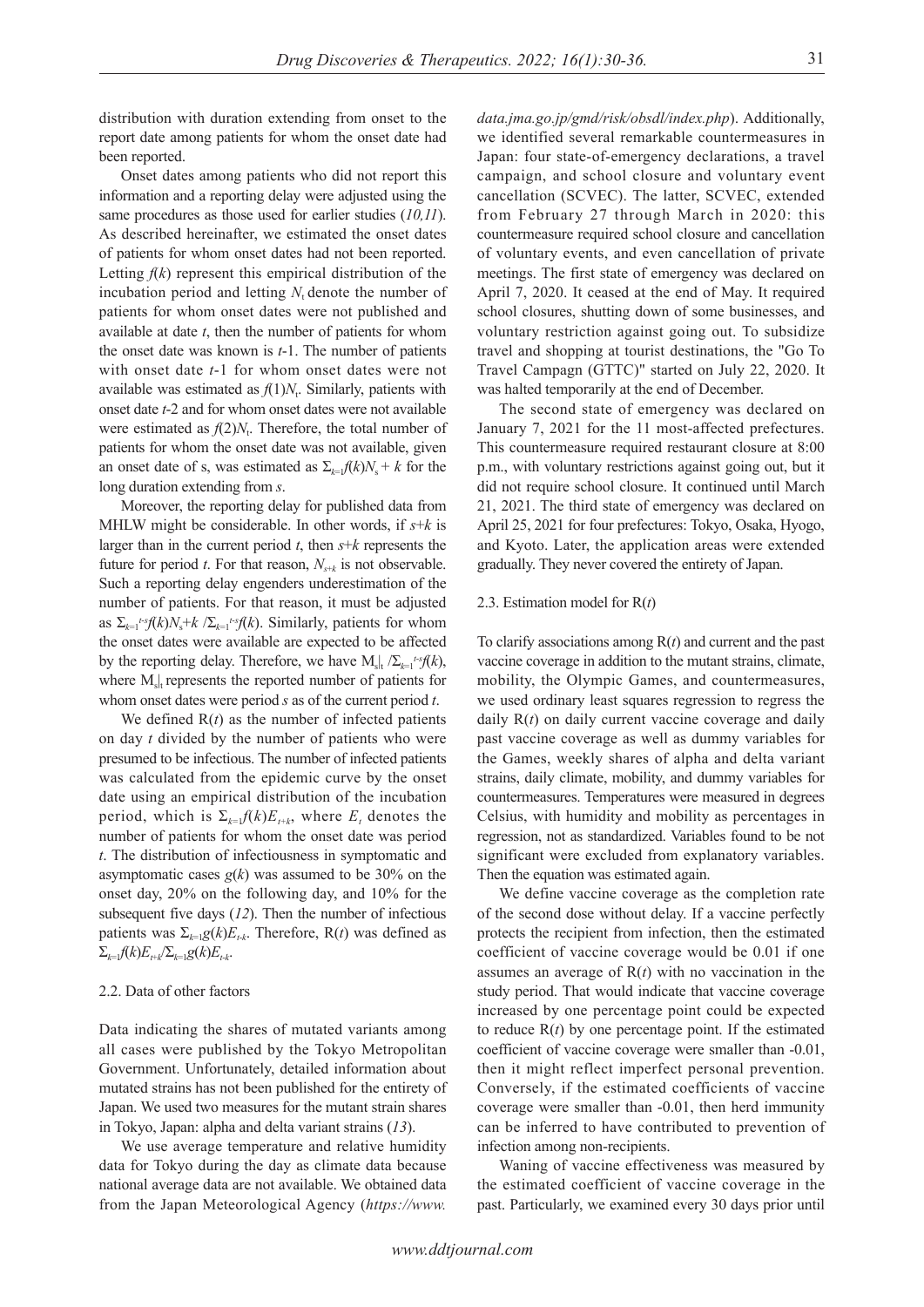180 days prior. We expected the estimated coefficient to be positive if waning was occurring. If its estimated coefficient was positive but smaller than the absolute value of the estimated coefficient of current vaccine coverage, then waning was presumed to be partially occurring. Vaccination was presumed to be effective even if a part of effectiveness was waning. If the estimated coefficient of vaccine coverage in the past was positive and almost equal to the absolute value of the estimated coefficient of current vaccine coverage, then waning was presumed to be complete. We might not expect vaccine effectiveness until that time. Conversely, if the estimated coefficient of vaccine coverage in the past was positive and larger than the absolute value of the estimated coefficient of current vaccine coverage, then the vaccine might raise infectiousness eventually. We adopted 5% as the level at which we inferred significance of the results.



**Figure 1. Vaccine coverage and shares of alpha and delta variant strains in 2021.** The black line represents shares of the alpha variant strain in Tokyo, as measured at the left-hand side. The gray line represents shares of the delta variant strain. Black scattered points denote vaccine coverage as defined by the first dose with a 12-day delay. Gray scattered points denote vaccine coverage defined by the second dose. The vaccine coverage data are measured at the right-hand side scale. Because the daily vaccine coverage was not reported on weekends or national holidays, data of vaccine coverage are missing for these days. Moreover, there were adjustments for double counting for the number of vaccine recipients. Therefore, the vaccine coverage was sometimes less than it was earlier.



**Figure 3. Empirical distribution of duration from onset to report by MHLW, Japan.** Bars represent the probability of duration from onset to report based on 657 patients in Japan for whom the onset date was available. Data were obtained from MHLW, Japan.

#### **3. Results and Discussion**

#### 3.1. Data

Figure 1 depicts vaccine coverage for the first dose with a 12-day delay and depicts the second dose as scatter diagrams. It also shows the shares of alpha and delta variant strains as bars. These are increasing almost monotonically during the period. Adjustments were made for double counting for the number of vaccine recipients. Therefore, the vaccine coverage was sometimes less than it was earlier. Figure 2 depicts  $R(t)$  during the study period.

Figure 3 presents an empirical distribution of the duration of onset to reporting in Japan. The maximum delay was 31 days. Figure 4 presents an empirical distribution of incubation periods among 91 cases for



**Figure 2. Effective reproduction number from February, 2020 through November 4, 2021.** The line represents the effective reproduction number in Japan from February, 2020 through November 4, 2021, as of November 25, 2021. Calculation procedures are explained in the main text.



**Figure 4. Empirical distribution of the incubation period published by MHLW, Japan.** Bars show the distribution of incubation periods for 91 cases for which the exposure date and onset date were published by MHLW, Japan. Patients for whom incubation was longer than 14 days are included in the bar shown for day 14.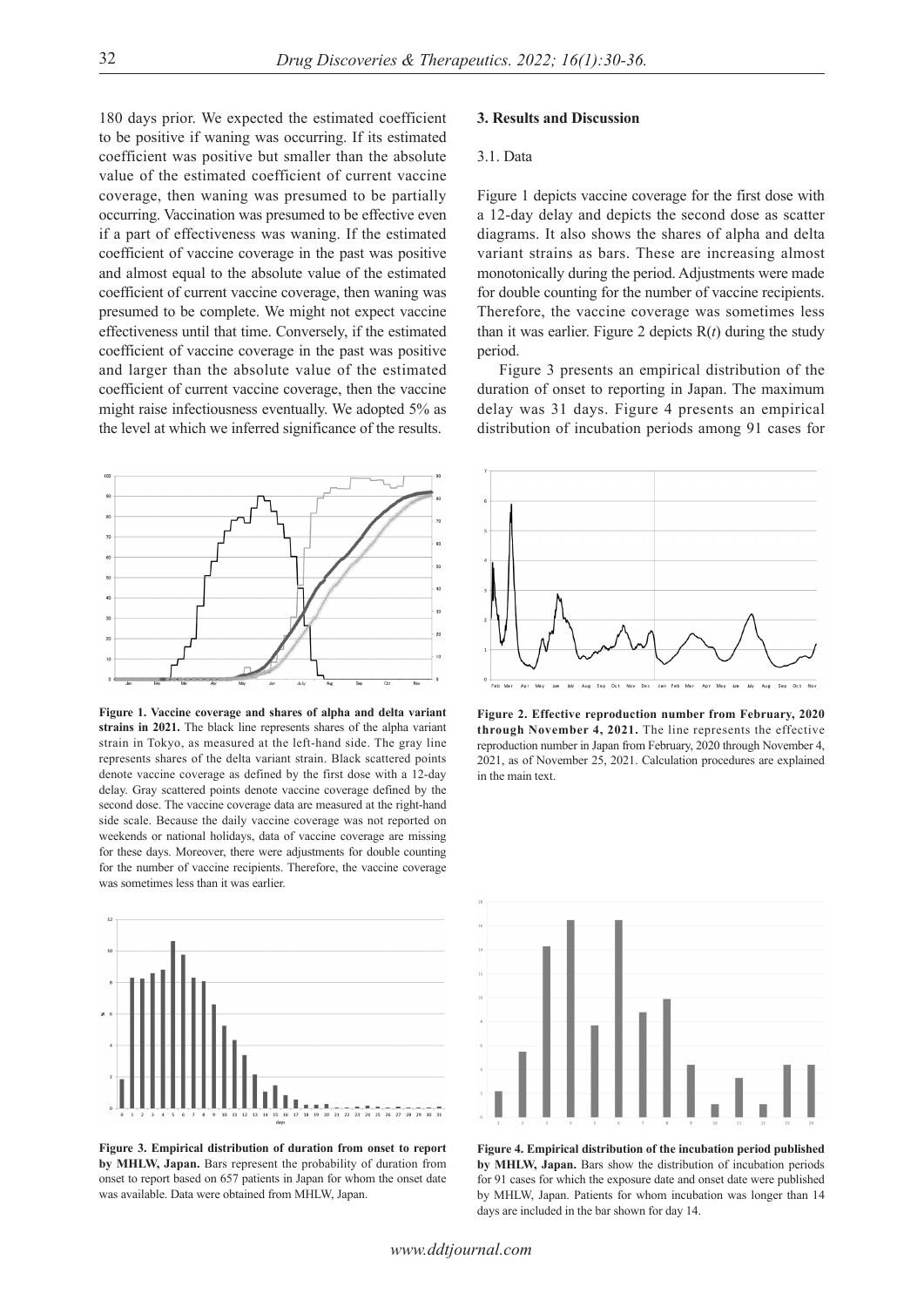which the exposed date and onset date were published by MHLW in Japan. The mode was six days; the average was 6.6 days.

#### 3.2. Estimation results

Table 1 presents estimation results. The Olympic Games, climate conditions, and the fourth state of emergency were not found to have a significant effect. Therefore, we excluded these variables from the explanatory variables. All remaining variables in the specification were found to be significant in the final specification.

Current vaccine coverage reduced infectiousness significantly when vaccine coverage in the past was defined as 90 days prior. The estimated coefficients increased along with their duration of time into the past: from -0.0549 for vaccination coverage of 90 days prior to -0.0241 for vaccination coverage of 180 days prior.

The estimated coefficients of vaccine coverage in the past were significant and positive when vaccine coverage in the past was defined as 90 days prior. The estimated coefficients also increased with time into the past: from 0.0550 to 18.49.

The sums of the estimated coefficients of current and past vaccine coverage were not significantly different from zero for 90 or 120 days prior assumed for the past vaccine coverage. When assuming coverage as 150 or 180 days prior, the estimated coefficients of the past vaccine coverage were significantly larger in absolute terms than the current vaccine coverage.

The estimated coefficients of the share of the variant strain were negative. These findings were inconsistent with the expected effects of the variant strain. Especially, shares of the alpha variant strain were significant and negative consistently, although the shares of the delta variant strain were not significant, except when assuming past vaccine coverage as 30 or 60 days prior.

Mobility was found to be positive and significant. The first three state-of-emergency periods and GTTC were found to be negative and significant. However, SCVEC was found to be significant and positive. The fourth stateof-emergency period was significant but positive only when assuming past vaccine coverage as 60 or 180 days prior. Effects of the Olympic Games were not significant.

#### 3.3. Brief history of countermeasures

The Olympic Games and Paralympic Games of 2020 began on July 23, 2021. A subject of great concern for COVID-19 outbreak effects in Japan was whether audiences would be allowed to attend game events, or not. As part of this controversy, some experts asserted that the Games should be abandoned because they would expand the outbreak explosively (*14*). As a result, the game events were held with no live audience. Under the state of emergency declared in Tokyo, effects of the 2020 Tokyo Games must be included to evaluate vaccine effectiveness.

As countermeasures against the COVID-19 outbreak in Japan, school closure and voluntary event cancellation were adopted from February 27, 2020 through the end of March. Large commercial events were cancelled. Subsequently, a state of emergency was declared for April 7 through 25 May, stipulating voluntary restrictions against leaving home. Consumer businesses such as retail shops and restaurants were shuttered. During this period, the first peak of infection was reached on April 3. Infections subsequently decreased through July 29. The so-called "Go To Travel Campaign" (GTTC) was launched on July 22 as a 50% subsidized travel program aimed at supporting sightseeing and tourism businesses with government-issued coupons for use in shopping at tourist destinations. It was expected that the campaign might expand the outbreak. Thereafter, GTTC continued to the end of December, by which time a third wave of infection had emerged. The third wave in December, which was larger than either of the preceding two waves, reached its highest peak at the end of December. Therefore, GTTC was inferred as the main reason underlying the third wave (*15*).

To suppress that third wave of infection, a second state of emergency was declared from January 8, 2021 through March 15, 2021. However, a fourth wave emerged at the end of February, probably because of the spread of variant strains. To support hosting of the Olympics and Paralympics games in Tokyo in July, a third state of emergency was declared on April 25, 2021. It had ceased on June 20, 2021 in Tokyo. Nevertheless, the outbreak commenced again before the Tokyo Games 2020 started. Therefore, a fourth state of emergency was declared on July 13, 2021. It continued thereafter until the Tokyo Games 2020 had closed.

Although results have been mixed, some findings from earlier studies suggest that COVID-19 is associated with climate conditions (*16-19*). If that were true for Japan, then GTTC might not have been the main factor contributing to the third wave. In fact, mobility was inferred as the main cause of the outbreak dynamics for the first wave in Japan (*20*) and throughout the world (*21-24*).

#### 3.4. Implications of estimation results

Results showed complete waning by 90 days after the second dose of vaccine was administered. This duration is remarkably shorter than those reported from earlier studies of waning (*3,4*), which reached their conclusions based on antibody titer or test negative design. Readers must be reminded that waning estimated for the present study might include behavioral changes among the vaccinated persons to adoption of more risky behavior that is prone to exacerbating infectiousness. Such behaviors and the vaccine itself affect waning results, but they are not separately discernible based on results of this study. Weakening of immunoreaction and behavioral change are separate factors, but their mutual effects might be the most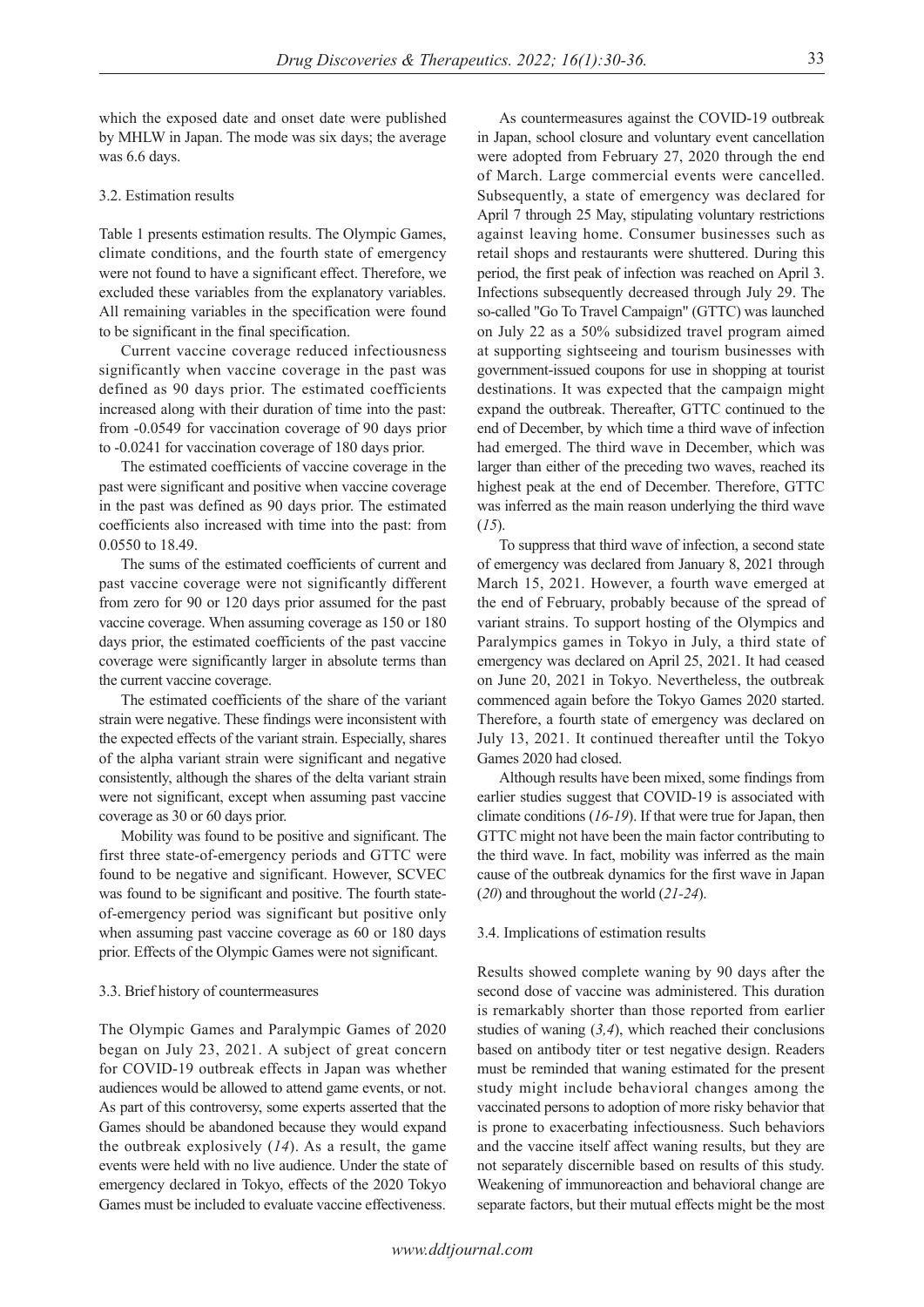| Lag for waning                            |                          | $\overline{\mathcal{E}}$ | ୪                        |                    |                                                                                                                                                                                                                                                                   | $\infty$                                                                      |                                                                         | 120                                                                                                                                                                                                                                                                   |                                                                                                          | 150                                                                             | 180                      |         |
|-------------------------------------------|--------------------------|--------------------------|--------------------------|--------------------|-------------------------------------------------------------------------------------------------------------------------------------------------------------------------------------------------------------------------------------------------------------------|-------------------------------------------------------------------------------|-------------------------------------------------------------------------|-----------------------------------------------------------------------------------------------------------------------------------------------------------------------------------------------------------------------------------------------------------------------|----------------------------------------------------------------------------------------------------------|---------------------------------------------------------------------------------|--------------------------|---------|
| Explanatory<br>variable                   | Estimated<br>coefficient | $p$ -value               | coefficient<br>Estimated | p-value            | Estimated<br>coefficient                                                                                                                                                                                                                                          | $v$ -value                                                                    | Estimated<br>coefficient                                                | $p$ -value                                                                                                                                                                                                                                                            | Estimated<br>coefficient                                                                                 | $p$ -value                                                                      | Estimated<br>coefficient | p-value |
| Temperature                               | $-0.0053$                | 0.158                    | $-0.0042$                | 0.277              | 0.0034                                                                                                                                                                                                                                                            | 0.373                                                                         | 0.0034                                                                  | 0.383                                                                                                                                                                                                                                                                 | 0.0034                                                                                                   | 0.385                                                                           |                          | 0.380   |
| Humidity                                  | $-0.0007$                | 0.582                    | 0.0004                   |                    |                                                                                                                                                                                                                                                                   |                                                                               |                                                                         |                                                                                                                                                                                                                                                                       |                                                                                                          | 089.                                                                            |                          |         |
| Mobility                                  | 0.0085                   | 0.000                    | 0.0082                   | $0.772$<br>$0.000$ | $\begin{array}{r} 0.0006\\ 0.0080\\ 0.0080\\ 0.0080\\ 0.0008\\ 0.0008\\ 0.0008\\ 0.0008\\ 0.0008\\ 0.0008\\ 0.0008\\ 0.0008\\ 0.0008\\ 0.0008\\ 0.0008\\ 0.0008\\ 0.0008\\ 0.0008\\ 0.0008\\ 0.0008\\ 0.0008\\ 0.0008\\ 0.0008\\ 0.0008\\ 0.0008\\ 0.0008\\ 0.00$ | 0.686<br>0.000<br>0.000 0.000 0.000<br>0.000 0.000 0.000<br>0.000 0.000 0.000 | 0.0005<br>0.0080                                                        | $\begin{array}{l} 0.689\\ 0.000\\ 0.000\\ 0.000\\ 0.000\\ 0.000\\ 0.000\\ 0.000\\ 0.000\\ 0.000\\ 0.001\\ 0.010\\ 0.001\\ 0.000\\ 0.001\\ 0.001\\ 0.001\\ 0.001\\ 0.001\\ 0.001\\ 0.001\\ 0.001\\ 0.001\\ 0.001\\ 0.000\\ 0.000\\ 0.000\\ 0.000\\ 0.000\\ 0.000\\ 0.$ | $0.0006$<br>0.0080                                                                                       | 000(                                                                            |                          |         |
| <b>SCVEC</b>                              | 0.7430                   | 0.000                    | 0.7909                   | 0.000              |                                                                                                                                                                                                                                                                   |                                                                               |                                                                         |                                                                                                                                                                                                                                                                       | $\begin{array}{c} 0.8048 \\ -0.8677 \\ -0.8745 \\ -0.9935 \\ -0.7287 \\ 0.5163 \\ 0.0915 \\ \end{array}$ |                                                                                 |                          |         |
| 1 <sup>st</sup> State of emergency        | $-0.8875$                | 0.000                    | $-0.8692$                | 0.000              |                                                                                                                                                                                                                                                                   |                                                                               |                                                                         |                                                                                                                                                                                                                                                                       |                                                                                                          |                                                                                 |                          |         |
| GTTC                                      | $-0.9088$                | 0.000                    | $-0.8801$                |                    |                                                                                                                                                                                                                                                                   |                                                                               | 0.8055<br>-0.8687<br>-0.8735<br>-0.9736<br>-0.0576<br>0.0576<br>-0.0355 |                                                                                                                                                                                                                                                                       |                                                                                                          | $0.0000$<br>$0.0000$<br>$0.0000$<br>$0.0000$<br>$0.0000$<br>$0.585$<br>$0.0000$ |                          |         |
| 2 <sup>nd</sup> State of emergency        | $-1.0461$                | 0.000                    | $-1.0071$                |                    |                                                                                                                                                                                                                                                                   |                                                                               |                                                                         |                                                                                                                                                                                                                                                                       |                                                                                                          |                                                                                 |                          |         |
| $3rd$ State of emergency                  | $-0.3107$                | 0.017                    | $-0.6941$                | $0.000$<br>$0.000$ |                                                                                                                                                                                                                                                                   |                                                                               |                                                                         |                                                                                                                                                                                                                                                                       |                                                                                                          |                                                                                 |                          |         |
| $4^{\text{\tiny{th}}}$ State of emergency | 0.2832                   | 0.290                    | 0.7525                   | 0.007              |                                                                                                                                                                                                                                                                   |                                                                               |                                                                         |                                                                                                                                                                                                                                                                       |                                                                                                          |                                                                                 |                          |         |
| Olympic Games                             | 0.2927                   | 0.049                    | 0.4532                   |                    |                                                                                                                                                                                                                                                                   |                                                                               |                                                                         |                                                                                                                                                                                                                                                                       |                                                                                                          |                                                                                 |                          |         |
| Vaccine coverage (%)                      | 0.1486                   | 0.000                    | 0.0337                   | 0.022<br>0.243     |                                                                                                                                                                                                                                                                   |                                                                               |                                                                         |                                                                                                                                                                                                                                                                       |                                                                                                          |                                                                                 |                          |         |
| Vaccine coverage with lag (%)             | $-0.1416$                | 0.000                    | $-0.0406$                | 0.095              |                                                                                                                                                                                                                                                                   |                                                                               |                                                                         |                                                                                                                                                                                                                                                                       |                                                                                                          |                                                                                 |                          |         |
| Share of alpha variant strain (%)         | $-0.0107$                | 0.000                    | $-0.0041$                | 0.008              | $0.0031$<br>$0.0074$                                                                                                                                                                                                                                              | 0.33                                                                          | 0.0033                                                                  | 0.022                                                                                                                                                                                                                                                                 | 0.0033                                                                                                   | 0.020                                                                           |                          |         |
| Share of delta variant strain (%)         | $-0.0447$                | 0.000                    | $-0.0313$                | 0.010              |                                                                                                                                                                                                                                                                   | (11)                                                                          | 0.0006                                                                  | 0.916                                                                                                                                                                                                                                                                 | 0.0033                                                                                                   | 0.565                                                                           |                          |         |
| Constant                                  | 1.1571                   | 0.000                    | 1.0542                   | 000(               | 1.0384                                                                                                                                                                                                                                                            | 0.000                                                                         | 1.0395                                                                  |                                                                                                                                                                                                                                                                       | 1.0353                                                                                                   | 0.000                                                                           | 1.0251                   |         |
| Adjusted $R^2$                            | 0.6042                   |                          | 0.57                     |                    | 0.5740                                                                                                                                                                                                                                                            |                                                                               |                                                                         | 0.5737                                                                                                                                                                                                                                                                | 0.5736                                                                                                   |                                                                                 | 0.5730                   |         |
| Number of observations                    |                          |                          |                          |                    |                                                                                                                                                                                                                                                                   |                                                                               | 604                                                                     |                                                                                                                                                                                                                                                                       |                                                                                                          |                                                                                 |                          |         |

*www.ddtjournal.com*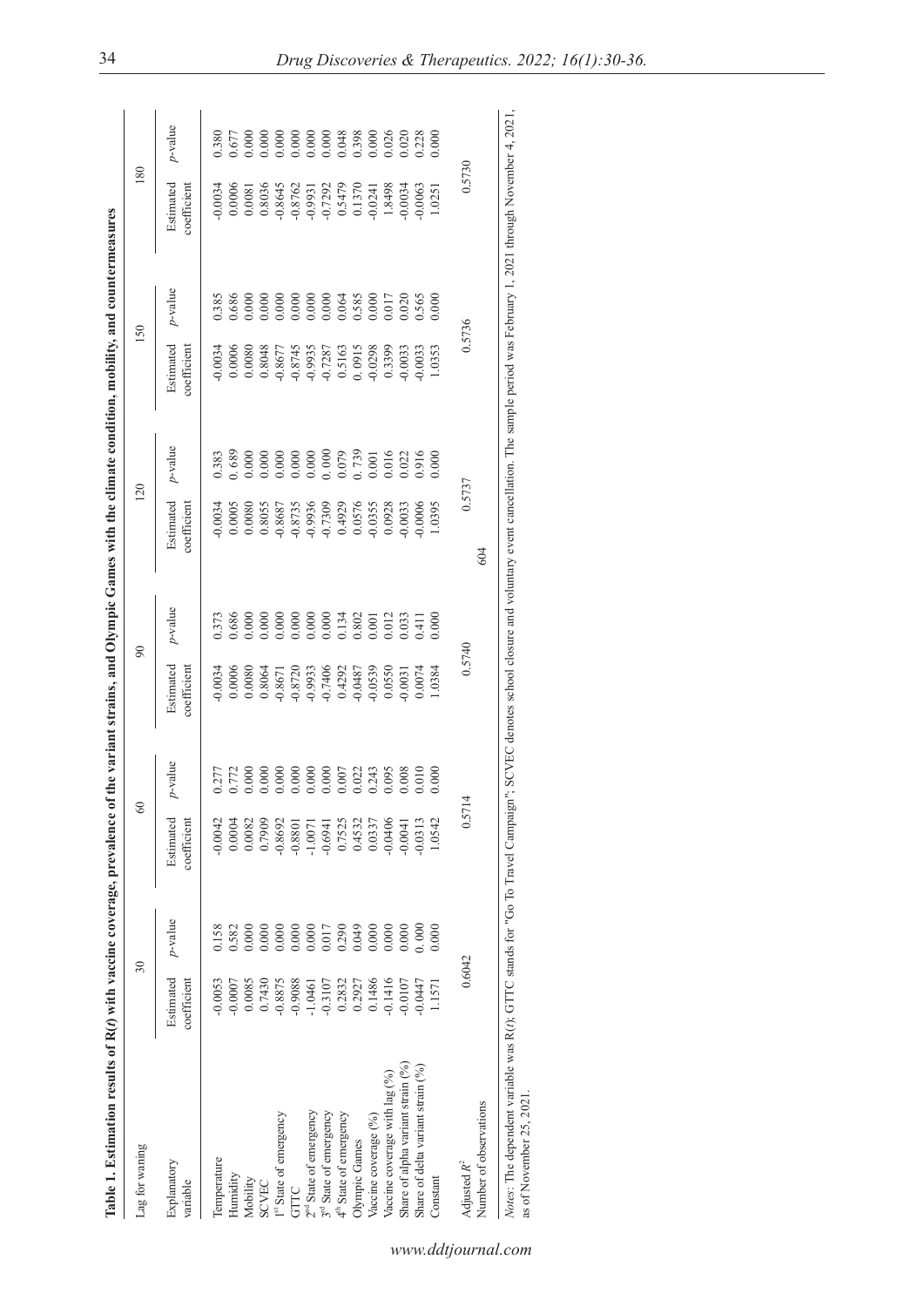important for management of public health.

However, when we assumed the past vaccine coverage as greater than 90 days prior, the current vaccine coverage was found to be significant and to have absolute value greater than 0.01.

Vaccine efficacy was estimated as 95% through clinical trials (*25*). In the real world, it was also estimated as 46-80% for the first dose and 86-90% for the second dose (*26-31*) through case-control studies or test-negative design. However, even in the real world, such studies specifically examine protection for vaccine recipients only and ignore herd immunity, representing vaccine effects on non-vaccine recipients. The latter was not able to be estimated through clinical trials, case-control studies, or test negative design. In this sense, these earlier studies have been incapable of evaluating the overall effects of vaccination on the community. Instead of those methods, we evaluated vaccine effectiveness on the entire community, of course including herd immunity, through its effects on SARS-CoV-2 infectiousness.

Results indicated no significant result of momentary effects from the current vaccine coverage or waning from past vaccine coverage when the past vaccine coverage was defined as less than 60 days prior. Particularly, these estimated coefficients had unexpected signs but were significant. These results were probably caused by multicollinearity among the current and past vaccine coverage. Because of smaller time differences among these variables, correlation among them can be expected to be higher. Therefore, the smaller time differences distorted estimation results.

Conversely, when the past vaccine coverage was defined as more than 120 days prior, the estimated coefficients of the past vaccine coverages were much larger than the estimated coefficients of the current vaccine coverage in absolute terms. Statistically, the result probably reflected that the past vaccine coverage occurring longer ago should be a very small number, as shown in Figure 1. Therefore, the estimated coefficients should be larger than the correspondence when the past vaccine coverage was defined as 60 or 90 days prior. Expressed semantically, because that waning might not reduce the immunization level to less than before the vaccination was administered, these results imply that behavioral changes to adopt more risky behaviors prone to infection among vaccinated persons raise infectiousness considerably. No evidence exists to indicate that the Tokyo Games 2020 exacerbated the outbreak of COVID-19. Expectations by some experts before the Olympic Games might have been wrong. It seems likely that most Japanese people watched TV at home and rooted for athletes. The no-audience policy might have contributed to reduction in infectiousness during the Games. Even though lower infectiousness prevailed during the Games, if it actually became higher than unity, then the number of newly infected or newly confirmed patients would be expected to grow during the period. Therefore, the number of patients

has not represented the outbreak situation accurately. Infectiousness must be specifically examined during that period to evaluate policies adequately.

Alpha variant strain effects were significant and negative. Additionally, the share of delta variant strain was not found to be significant, with some exceptions. These results were not consistent with results reported from earlier studies (*5-8*).

#### 3.5. Limitations

First, we assumed implicitly that epidemiological characteristics including incubation period or delay in reports were the same among the original strain, alpha and delta variant strains. However, results of one study indicated that the delta variant strain has a shorter incubation period than either original strain (*32*).

Secondly, readers must be reminded when interpreting the obtained results that they do not indicate causality. Results of this study demonstrated that a negative association exists between the vaccine coverage and infectiousness. That finding does not necessarily mean that the vaccine coverage reduced infectiousness. The lower infectiousness might have caused or might have even simply coincided with higher vaccine coverage.

#### **4. Conclusion**

The estimation results are evidence of significant waning in vaccine effectiveness from 90 days after the second dose. (The present study is based on the authors' opinions: it does not reflect any stance or policy of their professionally affiliated bodies.)

#### **Acknowledgements**

We acknowledge the great efforts of all staff at public health centers, medical institutions, and other facilities fighting the spread and destruction associated with COVID-19.

#### *Funding*: None.

*Conflict of Interest*: The authors have no conflicts of interest to disclose.

*Ethical considerations*: All information used for this study was from official data published on the internet. There is therefore no ethical issue related to this study.

#### **References**

- 1. Prime Minister and his Cabinet. Novel Coronavirus Vaccines. *https://www.kantei.go.jp/jp/headline/kansensho/ vaccine.html* (accessed Nov 30, 2021). (in Japanese)
- 2. Japan Ministry of Health, Labour and Welfare. Situation of vaccine coverage for COVID-19. *https://www.mhlw.*